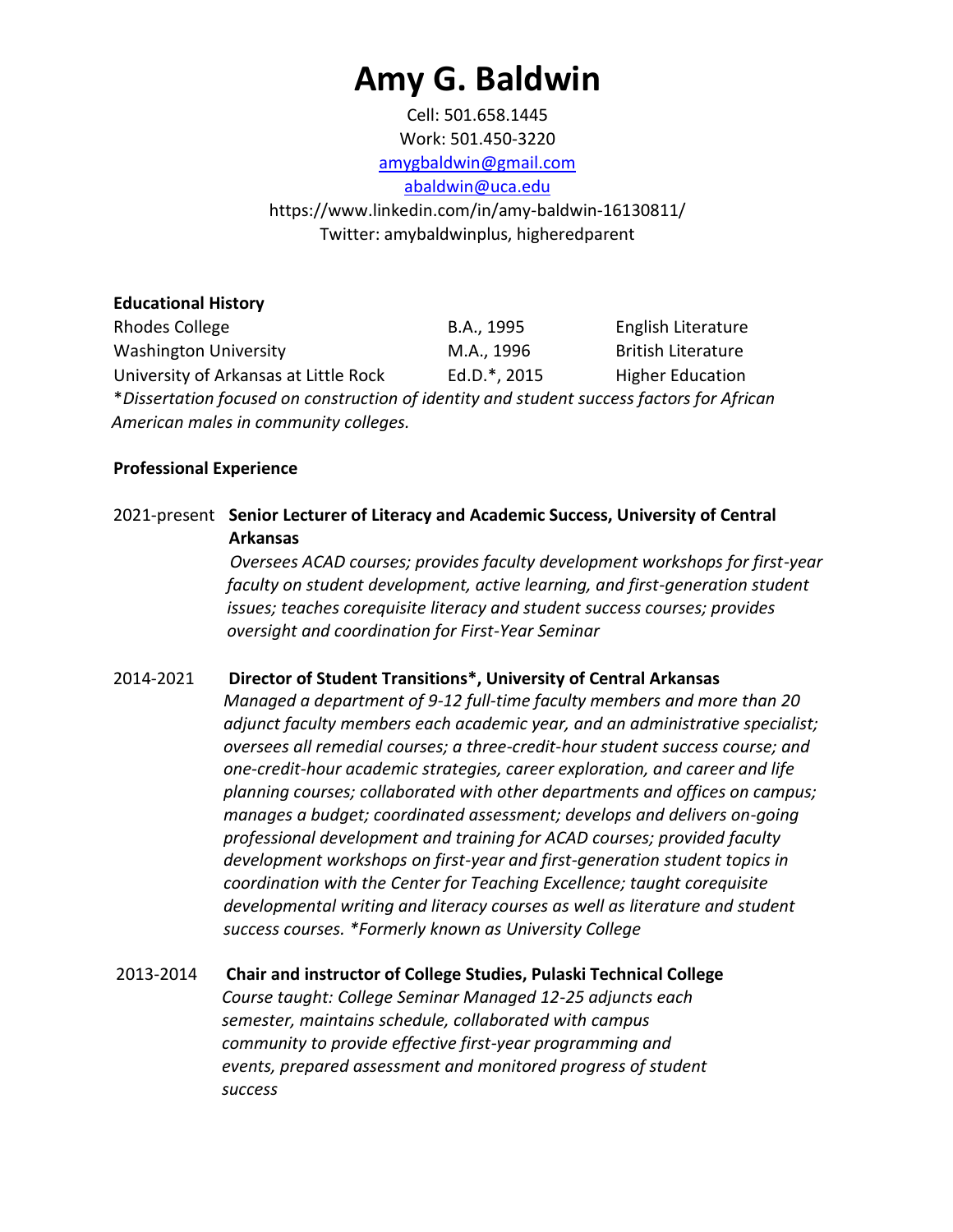#### 2012-present **Co-founder, Educational Frontiers Group**

Developed and delivered faculty development retreats, faculty development workshops, keynote speeches, and webinars for higher education faculty, staff, students, and parents.

- 2011-2013 **Project Director, Complete College America Grant—Arkansas** *Oversaw the implementation of grant goals for nine Arkansas institutions*
- 1996-2013 **Instructor of English, Pulaski Technical College**  *Courses taught: developmental writing, college composition, literature, and student success*
- 2007-2009 **Professional Development Coordinator, Pulaski Technical College** *Created and implemented faculty development program, New Faculty Academy, and adjunct orientation and training*
- 2007-2009 **Co-director, Achieving the Dream college-wide initiative, Pulaski Technical College**  *Organized and led the Achieving the Dream initiative; coordinated professional development for initiative; wrote implementation report.*
- 2006-2007 **Co-liaison, Foundations of Excellence® self-study, Pulaski Technical College**  *Organized and led Foundations of Excellence*® *self-study process; wrote final report*
- 2003-2006 **Distance Education Coordinator, Pulaski Technical College** *Trained faculty on course management system and oversaw expansion of online courses throughout the college*
- 2000-2002 **Self-Study Editor, The Higher Learning Commission Self-Study, Pulaski Technical College**

#### **UCA Committees & Work Groups**

- 2021-present Mid-Career Coaching Circle, Coach
- 2021-present Summer Teaching Institute Work Group, Member and Presenter
- 2020-present Faculty Senate, Unaffiliated Senator
- 2020-present Council for Student Success, High Impact Practices Working Group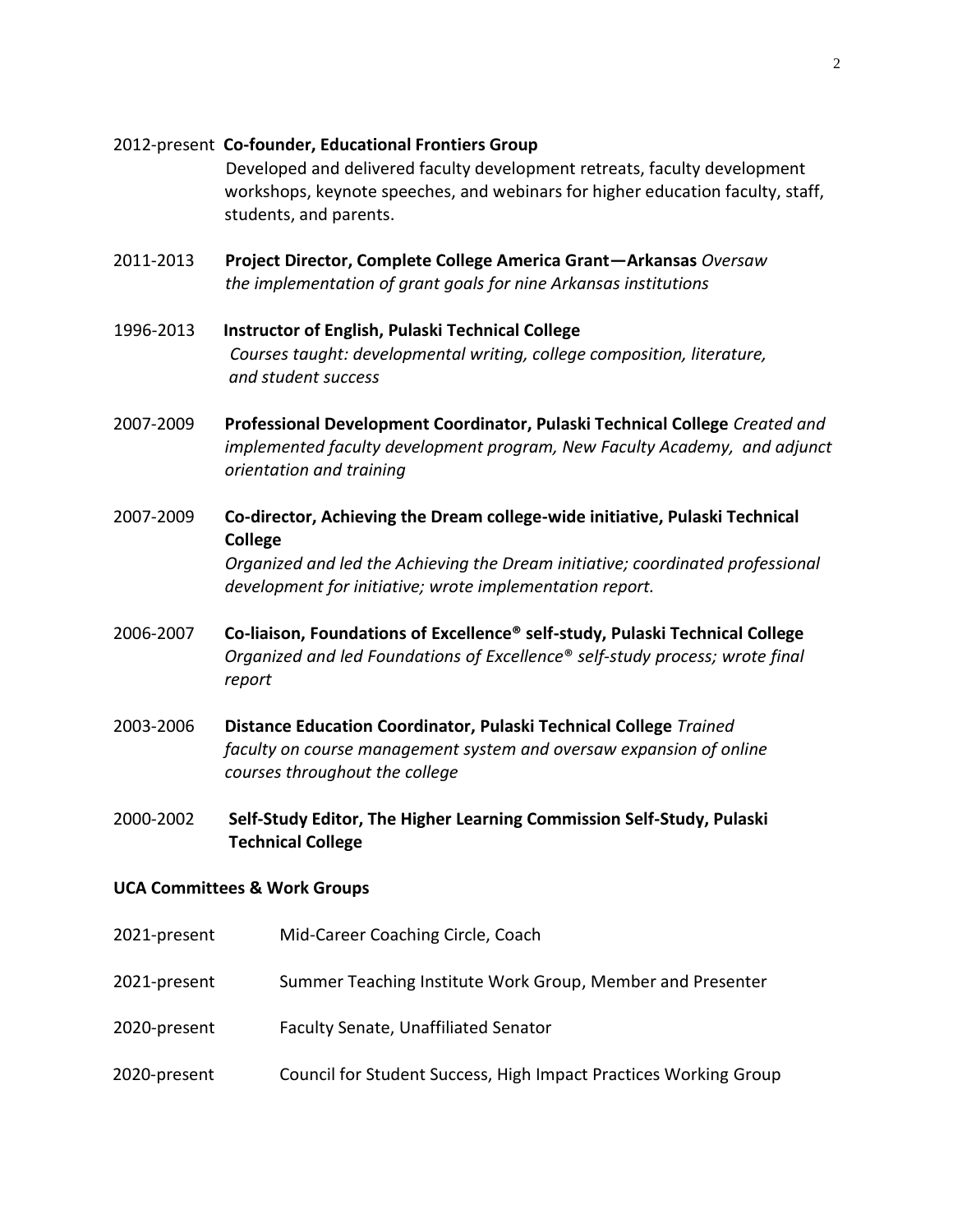| 2019-present | Council for Student Success, Innovation Working Group                                                                                            |
|--------------|--------------------------------------------------------------------------------------------------------------------------------------------------|
| 2018-2020    | Black Male Experience Subcommittee of the Diversity Action Committee,<br>Chair (2018-2019), Member (2020)                                        |
| 2018-2020    | Gateways to Completion (G2C) Writing Committee                                                                                                   |
| 2014-2018    | Student Success Retention Council* now called Council for Student<br><b>Success</b>                                                              |
| 2016-2017    | <b>Workload Analysis Taskforce</b>                                                                                                               |
| 2014-2015    | First-Year Seminar Taskforce                                                                                                                     |
|              | <b>Additional Professional Experience</b>                                                                                                        |
| 2022-present | Subject Matter Expert and Instructor for College Success course with<br>Outlier.org                                                              |
| 2022-present | Co-writer for the CAS Standards for First-generation Student<br>Programs (Sponsored by the Center for First-generation Student<br>Success/NASPA) |
| 2020-2024    | Inaugural Editorial Board Member of the Journal for First-generation<br>Student Success, 5-year term                                             |
| 2019-2023    | National Advisory Board Member of the National Resource Center for<br>First-Year Experience and Students in Transition, 5-year term              |
| 2018-2021    | QEP Advisory Committee Member, High Point University, NC.                                                                                        |
| 2017-2019    | Editorial Board Member of the Journal of The First-Year Experience &<br>Students in Transition, 3-year term                                      |
| 2016-present | Reviewer for National Resource Center for the First-Year                                                                                         |
|              | Experience and Students in Transition Excellence in First-Year<br><b>Seminars Awards</b>                                                         |
|              | 2014-present Reviewer National Resource Center for the First-Year Experience and<br><b>Students in Transition Annual Conference Proposals</b>    |
|              | 2015-2016 Member of Arkansas Department of Higher Education Master Plan Committee:<br><b>Developmental Education</b>                             |
|              | Provided recommendations and responses to Governor's master plan work on<br>improving higher education in Arkansas                               |

April 2021 QEP Lead Evaluator, Southern Association of Colleges and Schools (SACS) *Provided*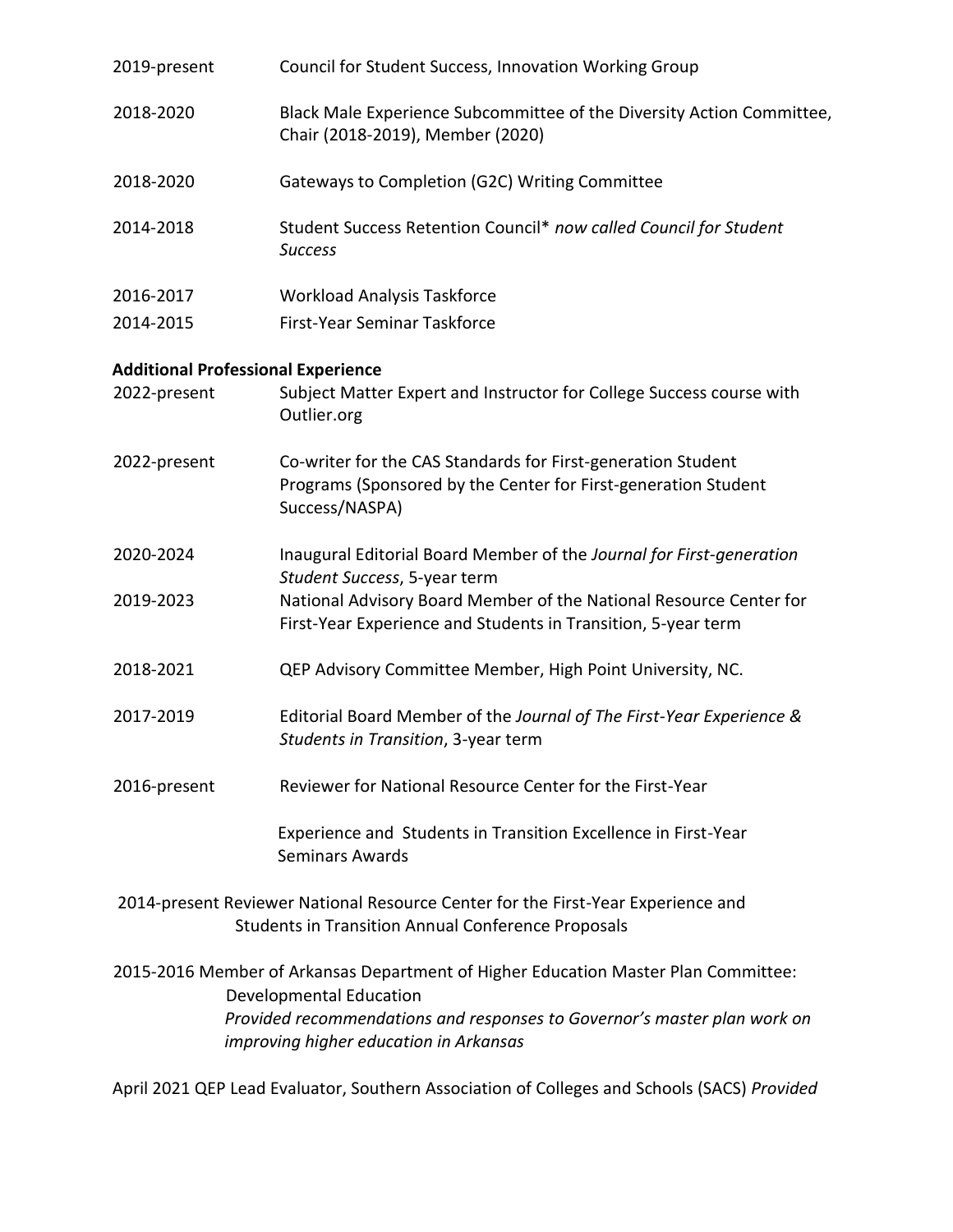*evaluation of a Quality Enhancement Plan (QEP) for one institution as part of their SACS reaffirmation visit.* 

- Oct 2020 QEP Lead Evaluator, Southern Association of Colleges and Schools (SACS) *Provided evaluation of a Quality Enhancement Plan (QEP) for one institution as part of their SACS reaffirmation visit.*
- Oct 2015 QEP Lead Evaluator, Southern Association of Colleges and Schools (SACS) *Provided evaluation of a Quality Enhancement Plan (QEP) for one institution as part of their SACS reaffirmation visit.*
- Oct 2013 QEP Lead Evaluator, Southern Association of Colleges and Schools (SACS) *Provided evaluation of a Quality Enhancement Plan (QEP) for one institution as part of their SACS reaffirmation visit.*
- Oct 2012 QEP Lead Evaluator, Southern Association of Colleges and Schools (SACS) *Provided evaluation of a Quality Enhancement Plan (QEP) for two institutions as part of their SACS reaffirmation visit.*
- Nov 2011 QEP Lead Evaluator, Southern Association of Colleges and Schools (SACS) *Provided evaluation of a Quality Enhancement Plan (QEP) for an institution as part of their SACS reaffirmation visit.*
- 2010-2014 Arkansas Association of Two-Year Colleges' Statewide Student Success Advisory Board

*Advisory Board that examines best practices in developmental education reform, other curriculum reform, student success strategies, and policy reform* 

- 2013-present *Student Health 101* Ask an Expert: The Professor *Answers student questions about academics*
- 2009-2017 *Student Health 101* Advisory Board *National college newsletter about health and wellness issues*
- 2008-2017 Founded and co-chaired statewide Student Success Symposium *First-ever Arkansas conference for two-year and four-year institutions that focuses solely on student success*
- 2007-2011 National Student Success Institute, co-founder *Professional development organization that provides training and resources for community college faculty*
- 2007-2010 Leadership Pulaski Tech, steering committee member *Helped create and implement first-ever professional development leadership class at Pulaski Technical College; now in its sixth year.*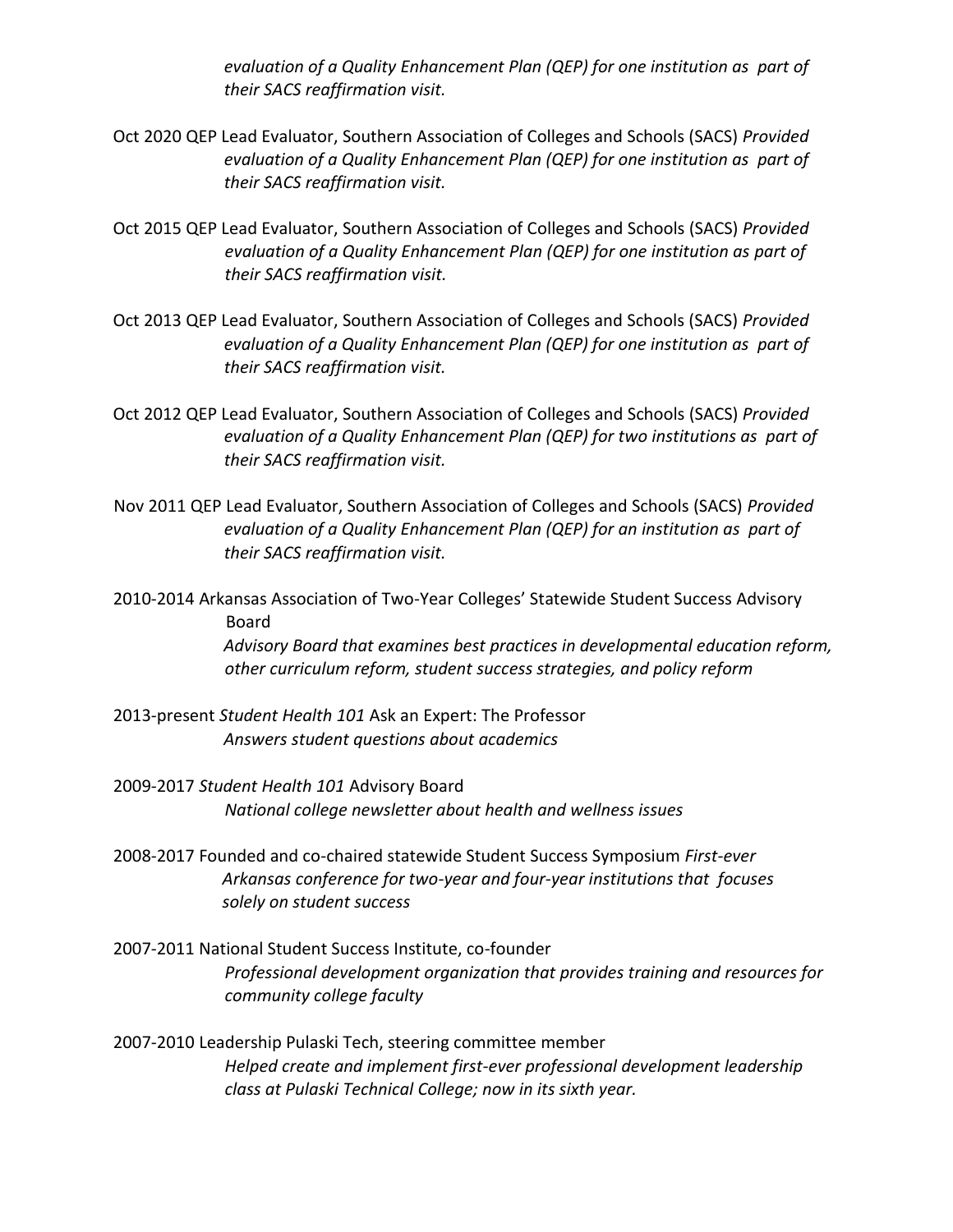2006 Adjunct Conference, co-chair

*Created and offered the first adjunct conference for the state of Arkansas, which provided conference sessions on managing and supporting adjunct faculty.* 

#### **Publications and Writings**

*Journal Articles and Chapters in Periodicals* 

- Baldwin, A. & Nadelson, L. S. (Under review). Gaps in college student reader identity: Issues of Reading self-determination and reading self-efficacy. *Journal of College Reading and Learning.*
- Nadelson, L. S., Baldwin, A., Martin, A., Novy, R., Pachlhofer, K., Powell, K., ... & Whittingham, J. (2022). Do I really have to teach them to read and write? Education Equity Mindset and Teaching Literacy across the College Curriculum. *Higher Education*, 12(1).
- Tribble, D. J., Baldwin, A., & Nadelson, L. S. (2022). First-Year Students' Perceptions of Learning and Connection to the University in the Coronavirus (COVID-19) Pandemic World. International Journal of Higher Education, 11(4).
- Rease Miles, L.T., Baldwin, A., Boyd, W., Bruner, D., Foote, S., Gutierrez, M. (2021). *First Generation College Student Annotated Bibliography*. National Center for First Generation Student Success.
- Anderson, D., Martens, H. Bruick, T., Baldwin, A., & Simon, J. (2020). The role of noncognitive predictors in the academic performance of special admission students. *The Journal of First-Year Experience and Students in Transition*.
- Baldwin, A. (2019). Impacting growth mindsets in student employment. *New Directions: Leadership Development through Campus Employment,* 162, 49-60.
- Baldwin, A. (2018). Mindset matters: Giving your students an edge for success. *The Toolbox: A Teaching and Learning Resource for Instructors*, *16*, 4, 1-3.

*Textbooks and Trade Books* 

- Baldwin, A., et al. (2020). *College Success*. OpenStax. (Open Educational Resource)
- Baldwin, A., Bunting, B., Daugherty, D., Harris, L., & Steenbergh, T., (2020). *Promoting Belonging, Growth Mindset, and Resilience to Foster Student Success*. Columbia, SC: National Resource Center for the First-Year Experience and Students in Transition.
- Baldwin, A. and Tietje, B. (2017). *A High School Parent's Guide to College Success: 12 Essentials*. Wise Media Group.
- Baldwin, A. Tietje, B., & Stoltz, P. (2016). The College Experience Compact 2<sup>nd</sup> ed. Boston, MA: Pearson.

Baldwin, A. Tietje, B., & Stoltz, P. (2016). *The College Experience* 2 nd ed*.* Boston, MA: Pearson.

- Baldwin, A. Tietje, B., & Stoltz, P. (2016). *The Community College Experience* 4th ed*.* Boston, MA: Pearson.
- Baldwin, A. & Tietje, B. (2014). *The College Experience Compact.* Boston, MA: Pearson.
- Baldwin, A. & Tietje, B., et al. (2014). *The College Experience for Men of Color.* Boston, MA: Pearson.
- Baldwin, A. & Tietje, B., et al. (2014). *The College Experience for Adult Learners.* Boston, MA: Pearson.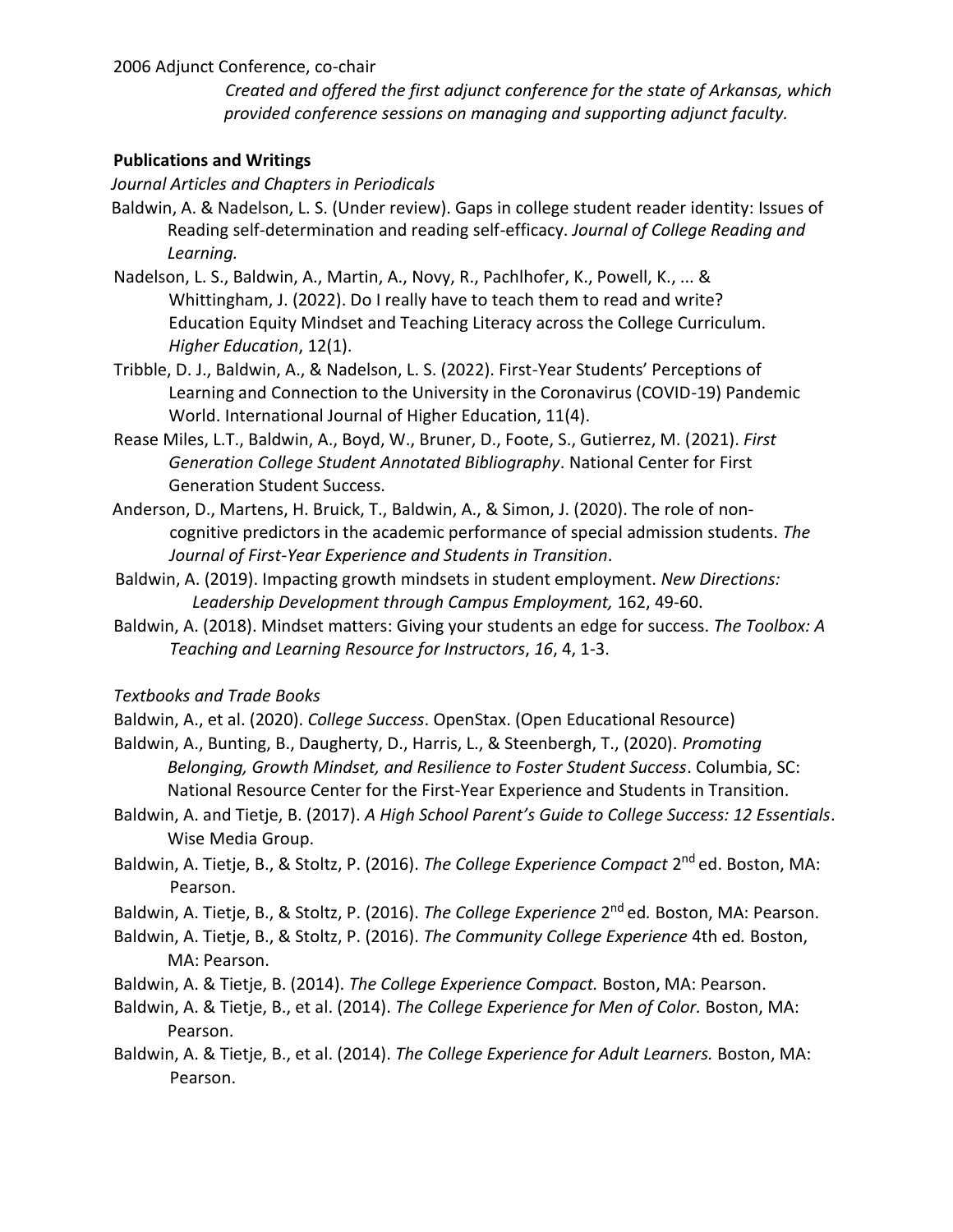- Baldwin, A. & Tietje, B., et al. (2014). *The College Experience for International Learners.* Boston, MA: Pearson.
- Baldwin, A. & Tietje, B., et al. (2014). *The College Experience for Student Athletes.* Boston, MA: Pearson.
- Baldwin, A. & Tietje, B. (2013). *The College Experience.* Boston, MA: Pearson. Baldwin, A.
- (2013). The Community College Experience PLUS, 3<sup>rd</sup> ed. Boston, MA: Pearson.
- Baldwin, A. (2012). *The First-Generation College Experience*. Boston, MA: Pearson.
- Baldwin, A. (2010). *The Community College Experience PLUS*, 2<sup>nd</sup> ed. Upper Saddle River, NJ: Pearson/Prentice Hall.
- Baldwin, A. (2009). *The Community College Experience* brief, 2<sup>nd</sup> ed. Upper Saddle River, NJ: Pearson/Prentice Hall.
- Baldwin, A. (2006). *The Community College Experience PLUS*, 1<sup>st</sup> ed. Upper Saddle River, NJ: Pearson/Prentice Hall.
- Baldwin, A. (2005). *The Community College Experience* brief, 1<sup>st</sup> ed. Upper Saddle River, NJ: Pearson/Prentice Hall.

# *Professional Development Titles*

- Baldwin, A., Sherfield, R., & Pisicitelli, S. (2009). *Engaging Activities for Academic Success.* Upper Saddle River, NJ: Pearson/Prentice Hall.
- Baldwin, A., Sherfield, R., & Pisicitelli, S. (2009). *Engaging Activities for Active Learning.* Upper Saddle River, NJ: Pearson/Prentice Hall.
- Baldwin, A., Sherfield, R., & Pisicitelli, S. (2009). *Engaging Activities for Critical Thinking.*  Upper Saddle River, NJ: Pearson/Prentice Hall.
- Baldwin, A., Sherfield, R., & Pisicitelli, S. (2009). *Engaging Activities for Motivation.* Upper Saddle River, NJ: Pearson/Prentice Hall.
- Baldwin, A., Sherfield, R., & Pisicitelli, S. (2009). *Engaging Activities for Retention.*  Upper Saddle River, NJ: Pearson/Prentice Hall.
- Baldwin, A., Sherfield, R., & Pisicitelli, S. (2009). *Engaging Activities for Understanding the Culture of College.* Upper Saddle River, NJ: Pearson/Prentice Hall.

# *Blogs*

2016-present Blogger on parent and college student issues at www.higheredparent.com

- 2012-2016 Guest blogger on student success issues at www.mystudentsuccesscommunity.com
- 2013 Guest blogger on first-generation student issues at www.firstgenerationstudents.com.

# **Awards and Recognition**

2020 First-Year Student Advocate Award of the National Resource Center for First-Year Experience and Students in Transition